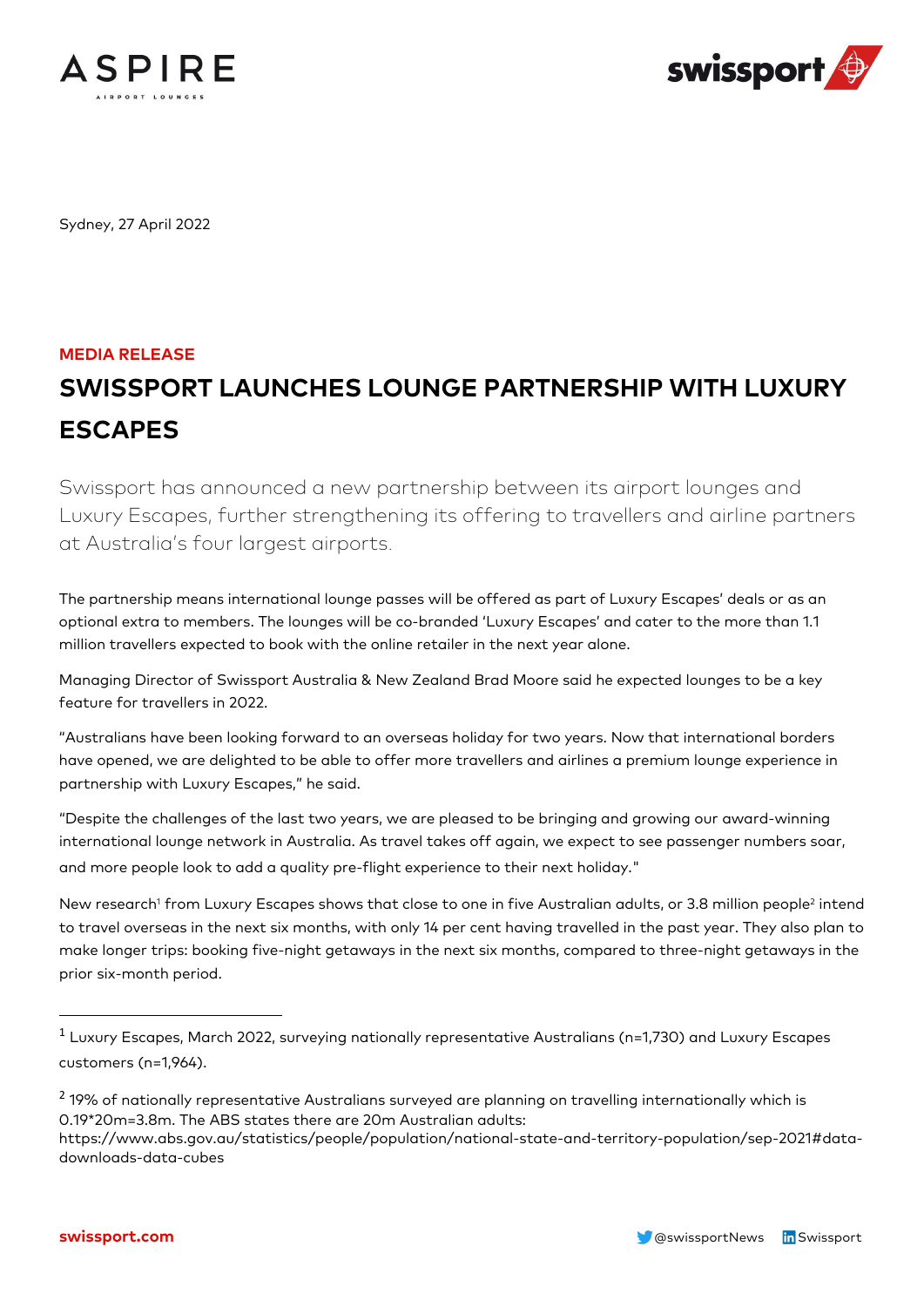



Sydney, 27 April 2022

Australians are looking for something new, with more than half (55 per cent) of Australians looking to go somewhere they have never been before and more than one third (35 per cent) seeking luxury travel experiences.

Co-Founder and CEO of Luxury Escapes, Adam Schwab, said the partnership furthers its end-to-end offering, as Luxury Escapes looks to deliver at every touchpoint of travel.

"As the travel industry embarks on a welcomed new era of change and optimism, we look at catering to a new type of traveller — one who seeks even more ease, flexibility and luxury. Our data shows us that Australians are planning to spend more on travel and holiday for longer periods of time in 2022, so partnering with Swissport is an exciting moment for us in offering our customers even more value," he said.

Effective immediately, the partnership with Luxury Escapes will offer guests a convenient, premium experience, from in lounge displays showcasing the best locations and hotels that Luxury Escapes has to offer, to specially curated menu items seasonally inspired by hero destinations each quarter. The partnership has been designed with travellers' impending adventure in mind as they begin their luxury escape earlier than ever before.

Last year Swissport acquired the No1 Lounges' Australian business, which included 'The House' premium lounges at Sydney and Melbourne airports, and 'My Lounge' at Brisbane Airport. It also opened two new lounges under its global Aspire brand at Perth Airport's Terminal 1 and 2, respectively.

In 2019, No1 Lounges Australia welcomed more than 200,000 travellers with its pay-per-use service.

'The House' by Aspire lounges in Sydney and Melbourne offer a luxurious experience, including a white linen a la carte restaurant and a fully tended bar. Aspire Perth Airport Terminal 1 International offers panoramic views of the airfield, a range of comfortable space to work or relax, and delicious food utilising the best locally sourced ingredients. The more relaxed 'My Lounge' by Aspire lounge in Brisbane, complete with games room, is set to reopen in the coming months.

Entry to the lounges typically includes a selection of locally inspired dining options, alcoholic and non-alcoholic drinks, WiFi, charging stations and shower facilities.

For extra COVID-safety, the lounges will provide a low-contact menu offering, increased cleaning schedules and digital newspapers. Guests can spread out through the lounges' various zones and thoughtful seating configurations which provide quiet and private spaces to relax.

### **About Aspire by Swissport**

Aspire, part of the Swissport group, operates 66 lounges at 35 airports worldwide including Europe's largest network of independent lounges. As part of Aspire's continuing global expansion, new Aspire lounges are opening over the coming months in Europe, Canada, the US and Asia.

### **About Luxury Escapes**